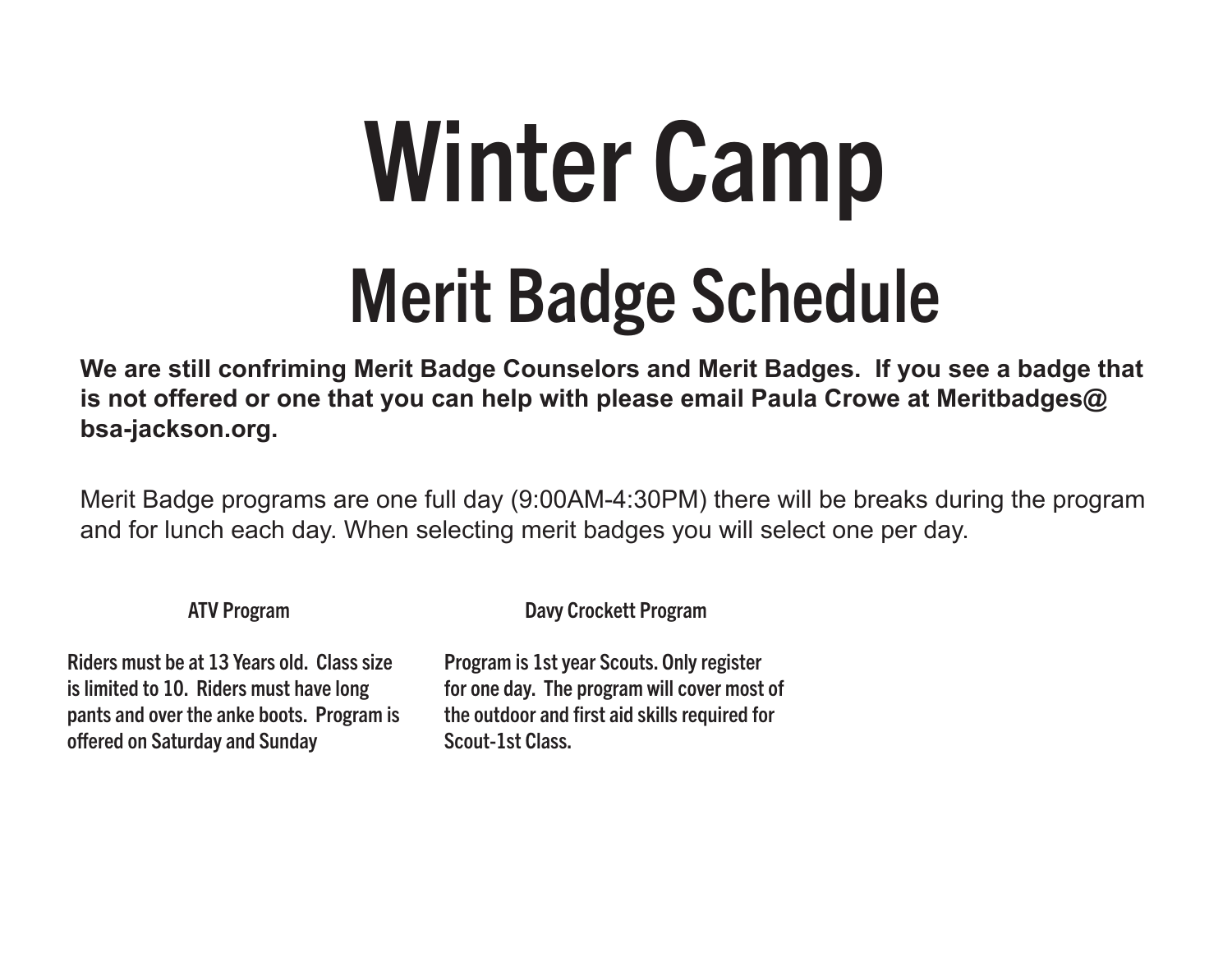## Saturday, November 20th



Archery Limited to 16 Scouts







**Communcations** Cannot be completed at camp



Environmental Science Fly Fishing





Scouting Heritage Sustainablilty Space Exploration Sustainablilty



Welding Limited to 16 Scouts





Citizenship in the World Climbing



Crime Prevention



Cannot be completed at camp



Medicine Medicine Metal Working Limited to 16 Scouts



Cannot be completed at camp



Limited to 8 Scouts



**Cycling** Mountain Biking Option Cannot be completed at camp Scouts can bring their own bike and helmet

**Horsemanship** Limited to 8 Scouts Riders must have long pants and over the anke boots.



Photography Scout must bring their own camera or phone

Cannot be completed at camp



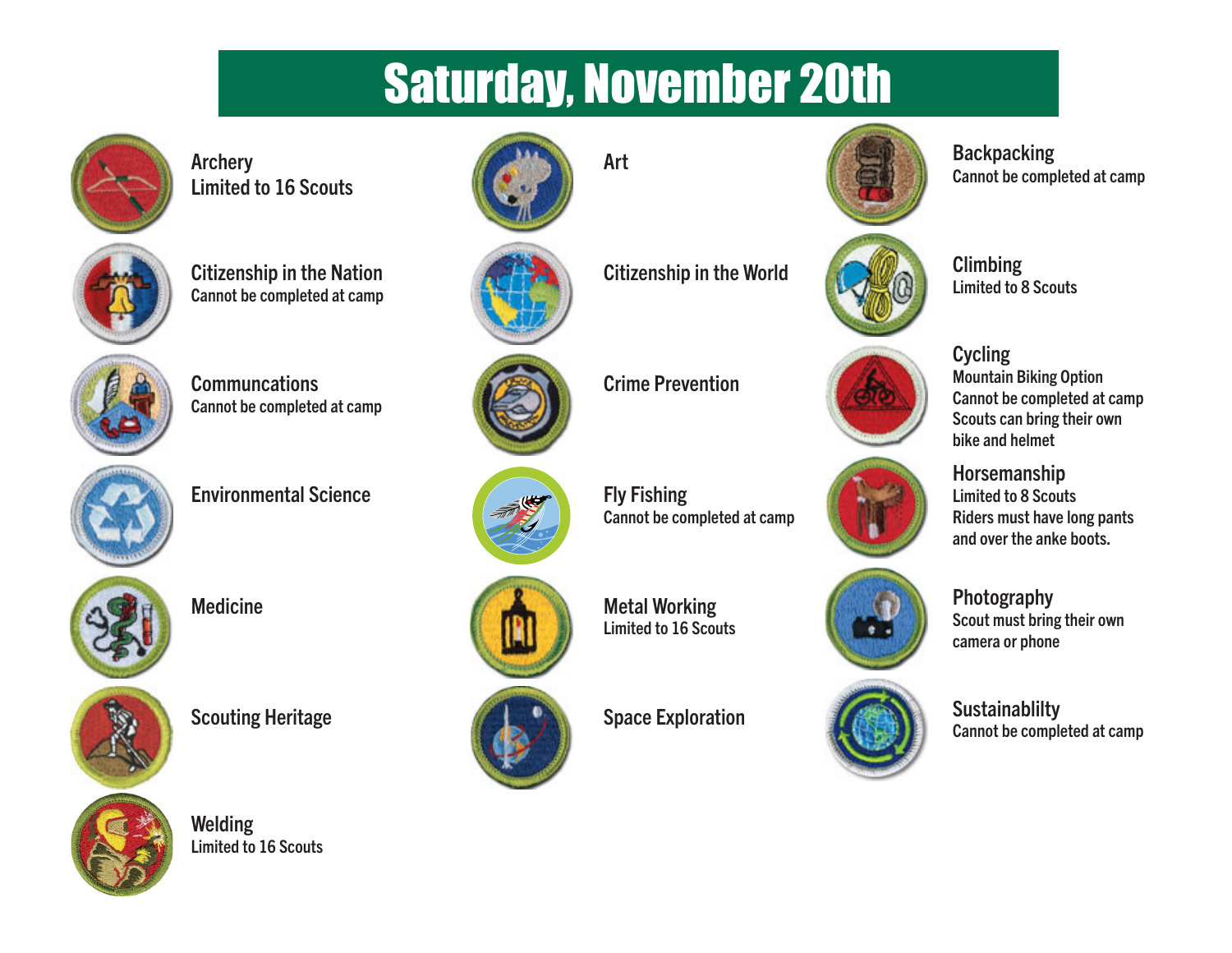### Sunday, November 21th



Archery Limited to 16 Scouts



Automotive Maintenance Camping



Citizenship in the World Climbing Climbing

Fishing equipment is available or Scouts can bring the own

Riders must have long pants and over



Fishing

Horsemanship Limited to 8 Scouts

the anke boots.

Welding

Limited to 16 Scouts







Cannot be completed at Camp



Limited to 8 Scouts

Dentistry **Environmental Science** 



Ť

Public Health \*Recommend for Older Scouts



American Hertiage Emergency Prepardness \*Must have completed First Aid Merit Badge



Citizenship in the Nation Cannot be completed at camp



**Communications** Cannot be completed at camp

\*Must completed First Aid Requriements for Tender-





First Aid

foot-1st Class.

Soil & Water Conservation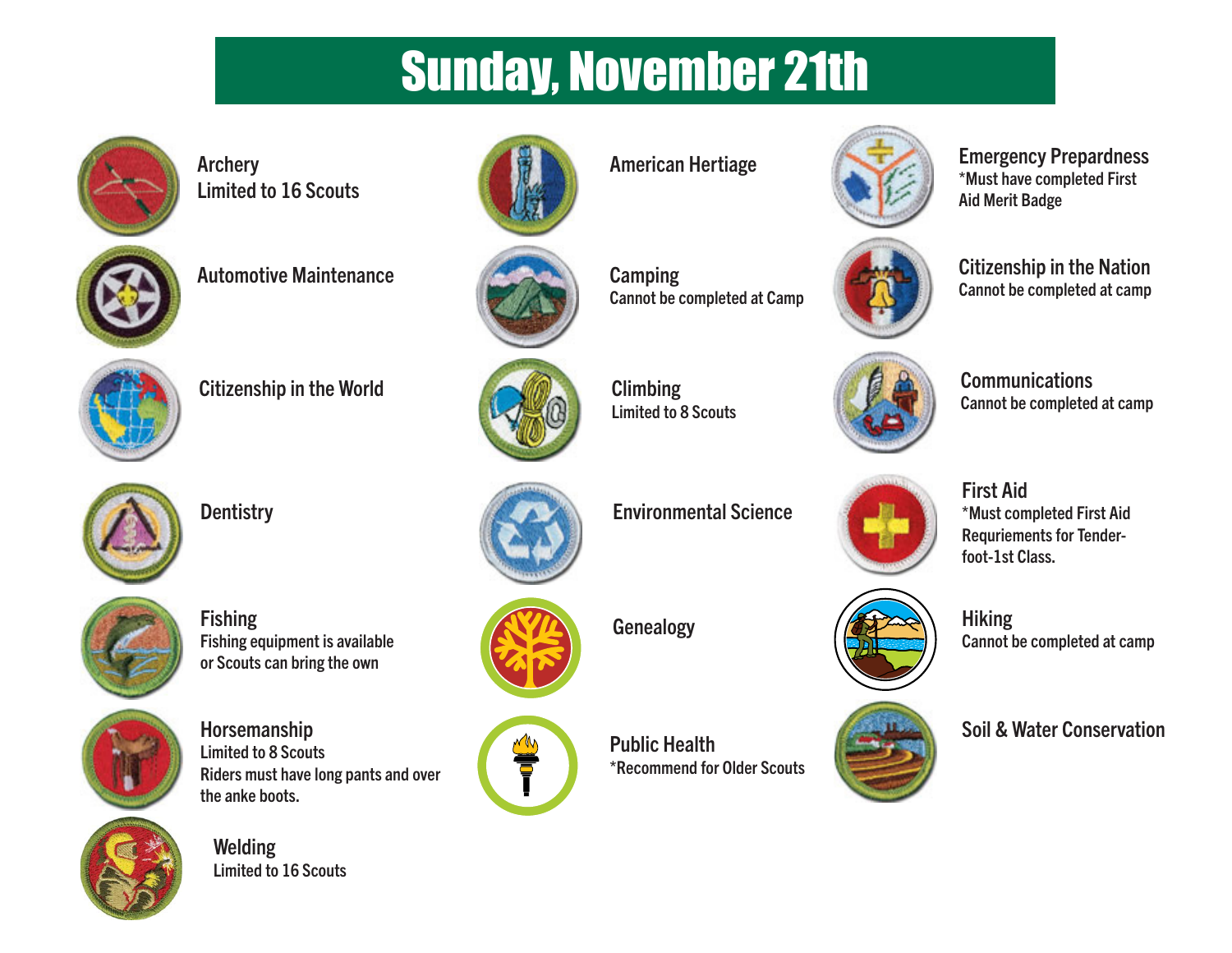### Monday, November 22th



**Camping** Cannot be completed at Camp



**Cycling** Mountain Biking Option Cannot be completed at camp Scouts can bring their own bike and helmet



Metal Working Limited to 16 Scouts



Personal Management Cannot be completed at camp



**Climbing** Limited to 8 Scouts



**Fishing** Fishing equipment is available or Scouts can bring the own



Scout must bring their own camera or phone

\*Must completed First Aid Requriements for Tender-

**Communications** 

First Aid

foot-1st Class.

Cannot be completed at camp